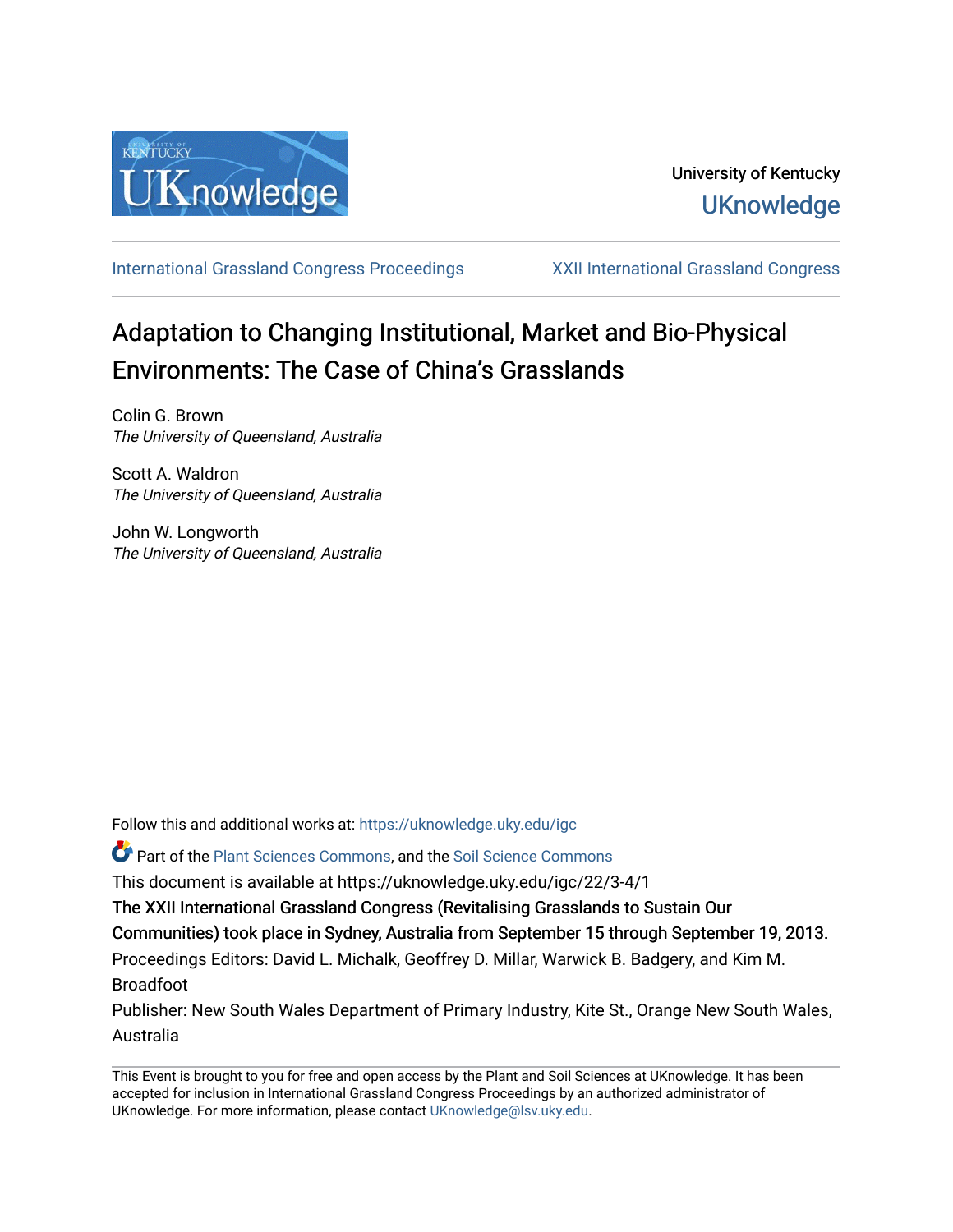# Adaptation to changing institutional, market and bio-physical environments: the case of China's grasslands

# *Colin G Brown, Scott A Waldron and John W Longworth*

School of Agriculture and Food Sciences, The University of Queensland, QLD 4072 Australia Contact email: colin.brown@uq.edu.au

**Abstract.** In the modern world, small pastoral herder households living on grasslands in countries such as China face major challenges in adapting to changes in their institutional, market and bio-physical environments. In China, these changes have been profound over the last 30 years. Herders, their communities and others dependent on the grasslands have responded to these developments but not always as might be expected. In this paper, the sources of the macro-forces in China that have created the pressure for change at the grass roots are outlined and the micro-adjustments made by herders and others in response to these pressures are analysed. A longitudinal multidisciplinary perspective is employed to distil insights from studying the dynamics of these adjustments over the last three decades. The major finding is that macro reforms can create enormous pressure for micro adaptive initiatives by herders and others dependent on the grasslands. Most importantly, the responses of these actors are not always as predicted and may pose major threats to the future sustainability of pastoralism based on the grasslands.

**Keywords:** China, grasslands, pastoralism, institutions, markets, adaptation.

# **Introduction**

Herders and grassland communities operate within complex bio-physical, market and institutional environments that can change in unexpected ways. Furthermore, these complex systems often have both forward and backward interconnections so that a new development in one aspect can lead to unanticipated consequences for another aspect. Over the millennia traditional herders living on grasslands have learnt to adapt to these uncertain and changing environments. However, in recent times grassland communities in many countries have been subject to increasing pressures as the micro-environments they must manage have been buffeted by new macro-forces from outside. The dynamics of how herders, their communities and others involved with the management of the grasslands cope with these new macro-forces and the corresponding micro-level adaptations and feedbacks, is worthy of serious study. This paper examines this process in China where institutional, market and bio-physical changes relevant to grasslands have been profound over the last three decades. Furthermore adaptations to these changes have not always been straightforward nor as anticipated. Reflections on these changing environments and adaptations not only provide an understanding of these dynamics in China but also offer insights relevant for other countries.

# **Changing environments**

# *Institutional environment*

Institutional changes in China since the late 1970s have been remarkable. The transition from a centrally planned to a market-oriented economy and the subsequent burst of economic development has had major impacts in the vast grasslands of China. In particular, the application of the

household responsibility system (HRS) to pastoral areas saw a shift from the commune system to where households had ownership of the livestock, use rights to contracted grasslands and the freedom to make their own decisions about how to manage their farming and grazing systems. Longworth and Williamson (1993, Section 3.5), Brown *et al.* (2008, Chapter 4) and Banks *et al.* (2003) describe how some of these institutional changes flowing from the introduction of the HRS materialised in different parts of China's pastoral region.

A number of other economy-wide fundamental reforms exerted major impacts on herders and grasslands. Marketing reforms that commenced in the mid-1980s eliminated the monopoly of the sole procurement agencies of the central planning era and liberalised agricultural product markets (Longworth and Brown, 1995). Fiscal reforms from the late 1980s changed the incentives and wherewithal of cash-strapped local governments in pastoral areas to pursue development paths with profound effects on agri-processing activities and inter-regional product flows (Findlay, 1992; Brown and Longworth, 1992). Administrative reforms saw restructuring from smaller sector-specific and control-oriented agencies to larger cross-sectoral and facilitative agencies (although the Ministry of Agriculture has maintained its industry orientation). A large proportion of State-owned enterprises have been corporatised or restructured into shareholder companies with more accountability for their own profits and losses. One important consequence of these administrative reforms for the pastoral region was the closure of many of the larger formerly state-owned, inland wool textile mills set up during the central planning era to process wool grown on the grasslands (for more details see Brown *et al.* 2005, Chapter 5). State Farms, prominent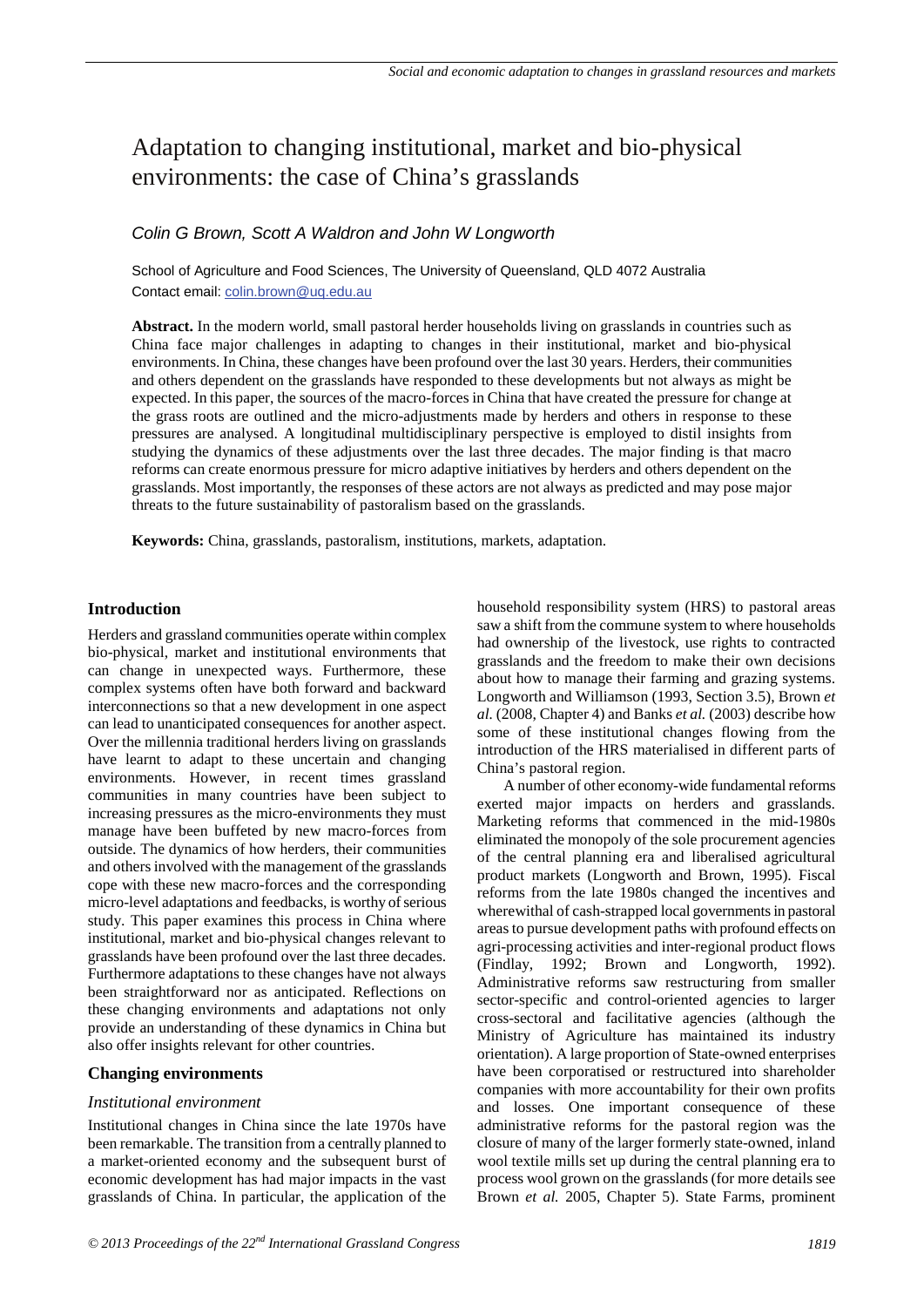throughout the pastoral region, were reformed and restructured in the 1990s, enabling the state farms—and households within the farms—to pursue and be more accountable for their own decisions. As a consequence of both the closure of the inland wool textile mills and the new pressures on state farms to become more independent of the state, many state farms located on the grasslands of Xinjiang—and which had traditionally been prominent in fine wool production—abandoned fine wool production during the 1990s and 2000s.

Apart from the above mentioned reforms, and others that have had a direct impact on herders and grassland communities, there have been dramatic indirect effects flowing from the economy-wide, broadly-based reforms that have led to rapid economic growth in urban areas over the last 30 years. The growth of employment opportunities in urban areas, along with relaxation of the household registration system, have had an enormous impact on rural urban migration with the proportion of the Chinese population living in urban areas increasing from 20% in the 1970s to 50% in the 2010s. Off farm employment, temporary and permanent migration and remittances have impacted on pastoral households to varying degrees.

Apart from the over-arching macro institutional reforms, changing policy settings have been especially important since 2000. As discussed in detail in Brown *et al.* (2008) herders and grasslands are influenced by grassland policies that came to prominence in the 2000s and a suite of related livestock, market, structural adjustment, modernisation, resettlement and other policies. Furthermore, the policy changes have not all been the result of specific legislation such as the national Grassland Law. As pointed out in Brown *et al.* (2008) some of the most profound policy changes have been implemented following edicts (State Council Grassland Opinion) or by the establishment of new regulations and standards (Grassland Livestock Balance Management Method) or most importantly by the programs and projects (Reduce Livestock Return Grasslands Program). Indeed, the last decade has seen the emergence of an almost bewildering policy mosaic impacting on herders, grassland communities and others concerned about Chinese grasslands.

# *Market environment*

A key aspect of the changing institutional landscape has been the opening of agricultural product markets. By the 1990s, the dominance of individual traders in livestock and livestock products led to concerns over what was described as a "chaotic" and fragmented market environment. In practice, most product markets were not as chaotic as they seemed to a casual observer. Closer inspection revealed that these markets usually had well-defined hierarchical marketing channels or supply chains made up of larger and smaller private traders and collectors. Nevertheless, for herders the transition entailed a shift from the old regime of fixed margins and set prices to less certain and more variable spot markets. Furthermore, opening up the product markets not only broke the monopoly of the government sole procurement agencies but also eliminated the availability of a raft of industry services previously provided by these sole procurement agencies in the central

planning era (Longworth and Brown 1995). This created a vacuum in relation to the provision of many industry services that by 2010 had only been partly filled (Waldron *et al.* 2011).

The factors influencing the market vary by product. Cashmere and wool production is confined almost exclusively to pastoral and semi-pastoral areas. China is the largest cashmere producer in the world and the Chinese industry is increasingly influential in the international global value chain for cashmere (Waldron *et al.* 2013). China dominates the global wool processing industry, at least for worsted processing and trade. However, Chinese worsted mills source most of their raw material from overseas. Almost all wool grown in China is produced in grassland areas, but very little is used to make higher-value worsted apparel. Most domestically grown wool is of poor quality and is purchased from herders by small private traders in small ungraded lots. After passing along a chain of hierarchically organised traders, local poor quality wool is processed in the woollen sector or used for carpets. In contrast to cashmere and wool, beef and sheep and goat meat are produced throughout China and grasslands are a significant source of these products. Furthermore, these products are not imported nor exported to any significant extent and so are not interconnected with world global supply chains. Consequently, unlike cashmere and wool, the markets for these products are not subject to developments outside China. On the other hand, domestic Chinese policy influences on these products can be quite specific and dramatic. For example, in western pastoral provinces such as Xinjiang, these meats are treated as staple foods and so are subject to storage and price control policies. Despite the persistence of special measures in certain areas, the markets for these domestically produced and consumed meats have become increasingly integrated over time (Brown *et al.* 2002).

It is not only the institutional reforms that have impacted on the market environment of herders but also the combination of these reforms with other macrodevelopments in China and particularly growing affluence and urbanisation. For example, in the case of beef, sheep and goat meat, consumers have become much more sophisticated and they are now expressing their preferences, especially in relation to food safety (see Brown *et al.* 2002). It has become increasingly difficult for the traditional small herders living in remote grassland regions to participate in and benefit from, these increasingly demanding markets.

# *Biophysical environment*

China's 400 million hectares of grasslands have supported pastoral activities for millennia. However, in recent years, there has been widespread concern among policy makers in China about the level, severity and changes in grassland degradation and desertification. In the late 1990s, the SDPC (1996) and SEPA (1998) estimated that 90% of China's grasslands were degraded including 42% with moderate to serious degradation. Lu (2005) estimated that the total area of degraded grassland increased by 80% from the early 1980s to the early 2000s. Longworth and Williamson (1993) report significant but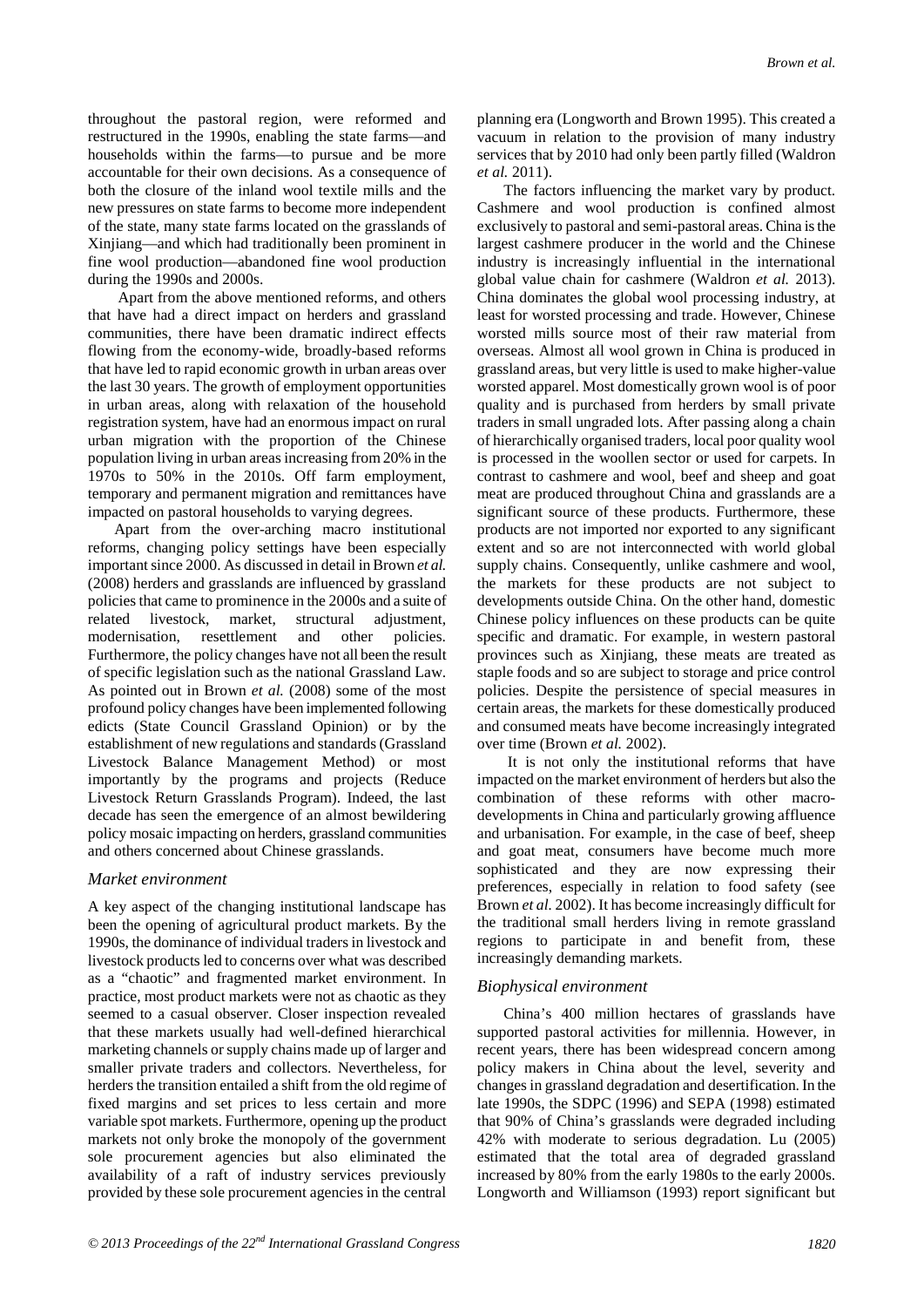varying levels of degradation in different parts of the pastoral region in the 1980s. Lu (2006) estimated that grass yields had more than halved between 1982 and 2003 in most parts of the pastoral region. Lu (2006) made estimates of actual stock numbers against theoretical stocking capacity based on a major grassland census in 1980 and livestock numbers from the 1990s. Brown *et al.* (2008, Table 2.7) refined and updated this analysis using data on livestock numbers for pastoral and semi-pastoral counties and for livestock numbers in the 2000s and found actual stock numbers well in excess of the theoretical stocking capacity. Nevertheless considerable debate exists both about the level of degradation and causes of degradation in China. The spatial and temporal mosaic and enormous diversity of the grasslands in China combined with the difficulty in the accurate assessment lie behind some of the conjecture.

Despite awareness of and concerns about grassland degradation in the early 1990s (Longworth and Williamson, 1993) the push to develop livestock industries and especially ruminant livestock in China saw escalating numbers of grazing livestock on seemingly already heavily utilised and possibly degraded pastures. Heightened awareness of grassland degradation by Central level officials towards the end of the 1990s led to the formulation of a new Grassland Law and an accompanying suite of new programs, including grazing restrictions. Thus herders have had to adapt not only to less productive grasslands but also to the curtailment of their grazing rights. The institutional response arose both from the growing recognition of the deterioration in the biophysical environment and from the increasing value being placed on non-market "public goods" (such as dust storm abatement in eastern cities) generated by improving the grasslands.

Qian *et al*. (2012) investigated changing weather patterns associated with climate change on herbage production over the period 1961 to 2007. Although they estimated a negative overall impact of changing weather patterns on grassland productivity, their results highlight the enormous spatial diversity of Chinese grasslands, with warmer and drier weather conditions in northern grassland areas and warmer and wetter conditions in western areas corresponding to different impacts on herbage production across the grassland regions. Fernandez-Gimenez *et al.* (2012) and Addison (2012) highlight the increased frequency of severe winters or dzuds in Mongolia, a phenomenon also experienced in many northern grasslands in China.

#### **Adaptation**

#### *Adaptation to resource conditions*

To help rehabilitate grasslands by implementing grazing restrictions and to maintain livestock industry development in the pastoral region, the state has promoted pen feeding of ruminant livestock and achieving a balance in feed supply and demand. Various studies (see, for instance, Kemp *et al.* 2011 and Michalk *et al.* 2011) have developed methods to increase livelihoods and livestock productivity by reducing stocking rates, improving nutrition, using warm sheds, selective culling, breed management and enterprise mix. The viability of these systems depends in part on efficient

access to relatively low cost feed. Fodder production and markets have developed rapidly throughout China especially in the 2000s but cost-effective movement and feeding in the more remote parts of the pastoral region remains elusive. Nevertheless, as Longworth and Williamson (1993, Chapter 5) highlighted, some of the most severe cases of grassland degradation have occurred in semi-pastoral and semi-agricultural areas (such as the Erdos and Keerqin grasslands in Inner Mongolia) due to the legacy of high human and livestock populations that placed intense pressure on grassland resources. Therefore, measures targeting these areas with better access to feed may yield substantial benefits. For other regions with less favourable access to feed, other strategies and adaptations are important. Many of these involve social relations among herders and are discussed below.

Herders manage the bio-physical uncertainties they face in various ways including creating opportunities to move livestock to new grazing and the purchase of feed to ensure survival of the core breeding flocks. Retaining as many livestock as possible is a very common traditional form of insurance against heavy losses in the event of a severe winter where high mortalities pose a major threat to the livelihoods of pastoral households. Under these circumstances, herders are understandably reluctant to adopt practices that may increase their exposure to biophysical risks.

In recognition of the need to actively encourage herders to adopt more sustainable practices, government policies are now in place that provide incentives for herders to limit their livestock numbers and to aim to maximise value per unit of grazing pressure. However, accurate market signals/incentives are needed to prevent distortion of these policy created incentives and this is discussed in the following section.

While official emphasis has been on creating policybased incentives for herders to adapt their grassland and livestock management practices to manage the grasslands more sustainably, changes in the market environment have had some remarkable positive implications for grassland resource use in some areas. For instance, the emergence of lamb in hot pot menus, means that hot pot restaurants need to source lambs more evenly throughout the year, especially leading into winter Waldron *et al.* (2007). Households that can induce early mating can grow lambs out on abundant feed in summer and sell them before feed resources diminish into winter. Similarly the development of infrastructure and a more regionalised and specialised beef cattle industry has increased the flows of feeder cattle from pastoral regions to be fattened in agricultural areas. Pastoral areas such as eastern Inner Mongolia have been well positioned to take advantage of these favourable market developments. Indeed the responses from herders has been sufficient to be reflected in official statistics which show large and growing differences in mid- and endyear aggregate livestock numbers (Brown *et al.* 2008, Section 6.2.3).

#### *Adaptation to market prices*

The ability to respond appropriately to changing market conditions—as illustrated by the lamb and feeder cattle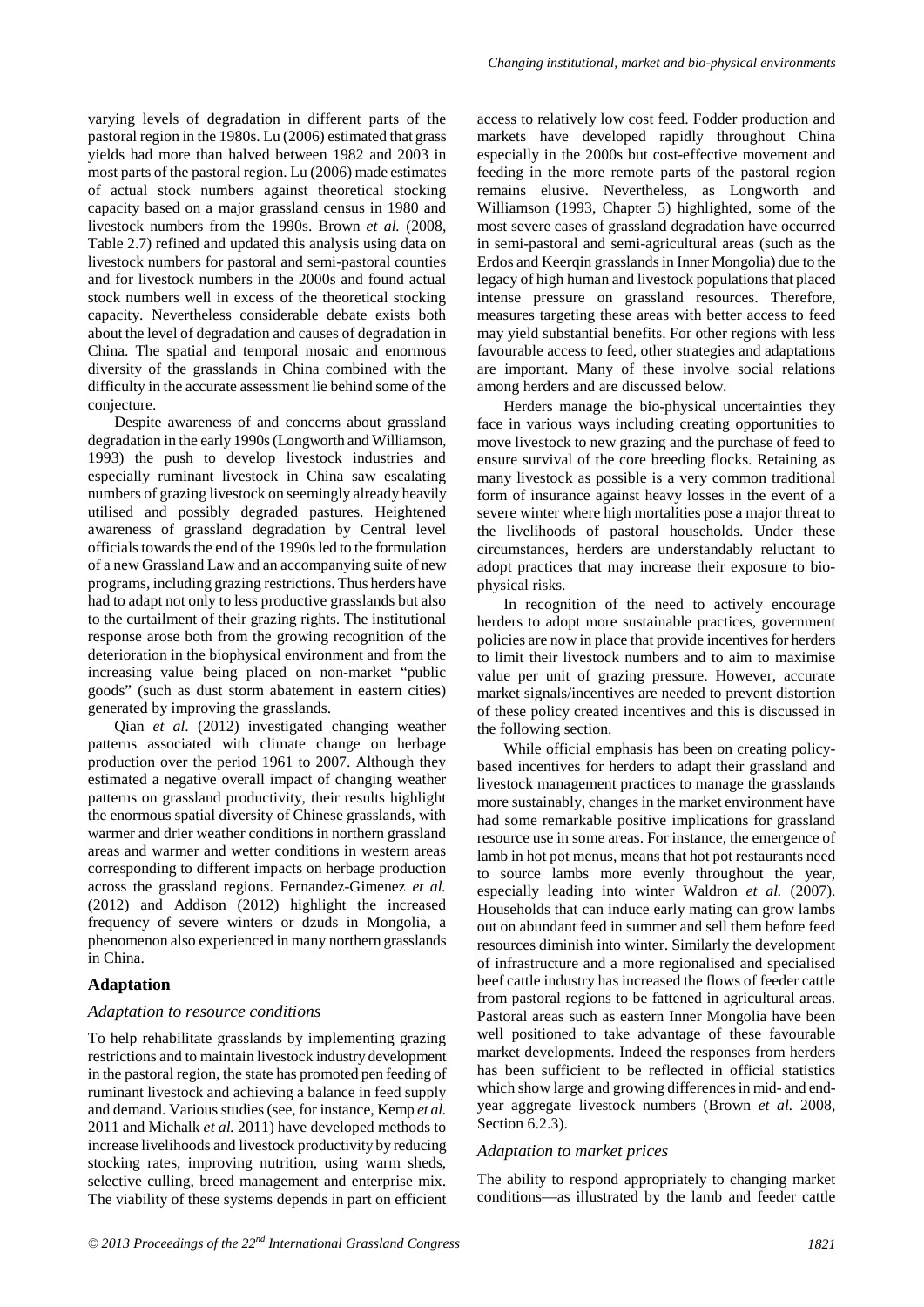examples just discussed—can have a favourable impact not only on herders income and livelihoods but also on the grasslands. To achieve this kind of positive outcome, herders need to receive the higher prices available for new and better quality products. That is, the premiums for quality must be accurately transmitted back to the herders. Unfortunately, there are often major impediments to this happening. For example, in the more remote pastoral areas, wool and cashmere provide two of the few sources of cash income but market prices for these products are volatile. Accurate prices at the "farm gate" are needed for herders to decide which activities to pursue and which production, handling and marketing systems to use.

Accurate prices depend on a number of factors including the means of price discovery, the capacity to accurately differentiate and measure product attributes and the level of competition. Although the marketing reforms introduced in the 1980s elicited a plethora of traders, there is often a spatial, temporal and ethnic dimension to the competition between these traders. For example, the wool shearing and buying season occurs at slightly different times in different localities in the grasslands but is very short in any particular locality (around 6 weeks). In any one locality, therefore, there may not be many traders buying wool; they may all belong to one ethnic group and a group different to that of the herder households; and none of them are likely to be specialist wool buyers since wool is only available for a few weeks each year. In localities where herders move their sheep and goats to summer pastures, shearing and sale of the wool to traders may occur on the summer pastures. The herders may also seek to sell surplus livestock to traders late in the summer before they head back to their winter pasture areas. Therefore, traders who travel to the summer pastures to buy wool or livestock, especially in poor years, are aware of the grassland conditions that herders face and they can exploit the pressure on the herder to sell.

Differences arise between large and small herders. In volatile cashmere markets, large herders often carry their cashmere over if they feel traders offer what they believe is too low a price. Small growers do not have that option and often accept lower cash prices to meet immediate cash flow needs. Interviews conducted by the authors with cashmere growers in Gansu Province revealed differentials in the prices offered for cashmere between small and large growers of up to a third of the product price.

Transaction costs are high in differentiated, premium markets where transactions are more specific in regard to quality. Price premiums increase the incentives for opportunistic or exploitative behaviour. Access to premium wool markets involves measurement long distances away from herders and production areas as well as delayed payments. This places high demands on informal institutions (trust between actors in the supply chain) and formal institutions (contract, accounting and credit systems). If these institutions are undeveloped, small herders will choose to sell to spot traders offering immediate payments, even if they are less lucrative than premium market channels. Measures that reduce the level of asset specificity such as more independent, timely and cost effective objective measurement, or macro-reforms that increase access to credit, may alter the nature of these

markets and the transaction costs of operating in them. Using an exchange and operational market efficiency framework, Brown *et al.* (2011) highlight the activities and improvements needed in the marketing system to engage small growers in premium wool markets. Trust and social relations are important as activities such as shearing and assembling the wool are often carried out on a collective basis building on social ties rather than through stateinitiated wool associations (Waldron *et al.* 2011).

In adaptation to markets, consideration needs to be given to short- versus long-term responses. Experience with beef cattle and with meat sheep demonstrated that a state orchestrated "industry push" to develop these ruminant livestock industries led to very high prices initially, especially for breeding stock. However, these livestock prices (along with the corresponding product prices) corrected downwards as the government wound back from its support and as market imbalances emerged. Taking advantage of the opportunities from ephemeral gains in the early stages of industry development can be an important source of income in the short-term. However, longer term investment decisions and sustainable production systems (including policy and research support for particular systems) needs to be assessed against prices likely to prevail after the initial phase. Unfortunately, the development of ruminant livestock industries in China, in general, has been characterised by inappropriate official assessments with severe deleterious consequences for small herders and their longer term adaptation to markets and resource conditions.

#### *Social embeddedness*

Many pastoral activities in China are dominated by ethnic minority groups including Mongolians, Kazakhs, Uyghurs, Tibetans, Hui and other minority groups (Longworth and Williamson 1993) especially in autonomous minoritynationality administrative regions. Long-established, enduring practices—including product exchange—play pervasive roles in pastoralism in Western China.

Adaptations to changes in the market and institutional environment are "embedded" in social relations and networks. Fligstein and McAdam (2011) highlight that markets can be defined as a social space with the interaction among challengers and incumbents and the State influencing all aspects of the market including the setting of standards. Social embeddedness may constrain or facilitate adaptation. In the case of beef and sheep and goat meat marketing and slaughter where Hui muslim networks are very influential, the co-ordination needed to adapt to growing interregional trade and rapidly changing meat markets has been facilitated by the strong social networks that exist within the Hui community (Brown *et al.* 2013a). In other cases, the dominance of the Hui networks at large interregional markets has constrained new developments and participants in the market. For instance, efforts by remote herders in north western Xinjiang to adopt a group marketing approach to selling their surplus sheep by organising transport to distant regional markets was thwarted by implicit collusion among Hui traders at these markets. The traders acted collectively knowing that the herder groups could not afford to take their sheep home and only offered very low prices.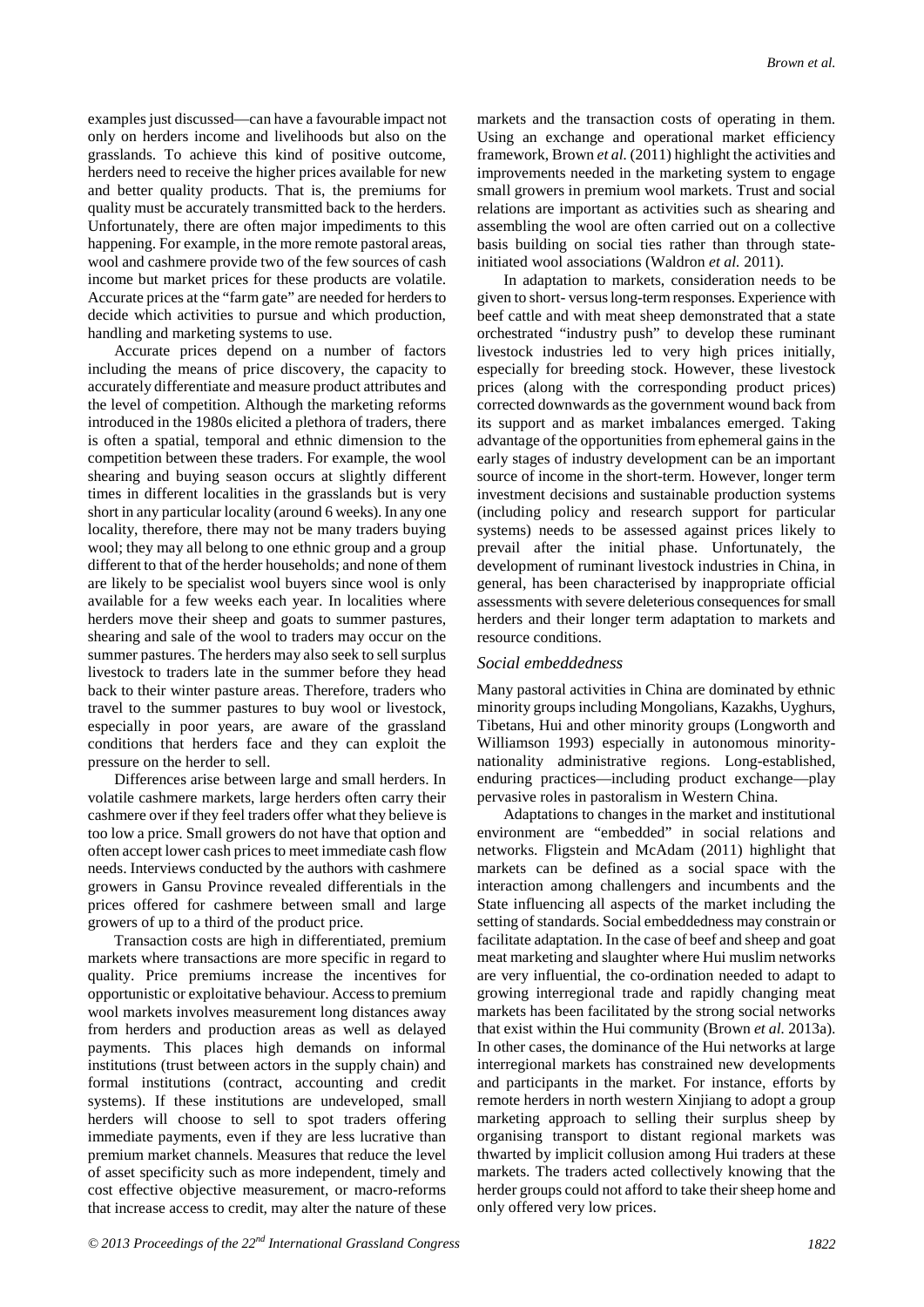In the case of wool marketing, the well-defined hierarchical networks of traders and supply channels that extend to woollen processors in eastern China (especially in southern Hebei and Shandong) are often based on social ties. Social networks and connections with officials are important both for traders to secure supplies and for producers in some regions to secure sufficient competition for their products.

Waldron *et al.* (2011) highlight the complex interactions that arise between the central state, local state, corporate entities, private entrepreneurs, collectives and households in the modernisation of the wool industry and wool supply chains in China. In particular, they highlight that private fine wool marketing companies have entered into particular parts of the sector including wool trading (dealing, broking, auctioning), transport and mechanical shearing largely at the expense of the state but do not have the incentive to provide 'industry-specific public goods' such as long-term research and development programs; training and extension programs; and grading, standards and testing services needed to sustain long term industry development. This may create pressure for changes in the way the social structure of these markets operate, especially in the way market information and other marketing services are provided and by whom.

Analysis of social embeddedness of markets helps explain not only adaptation to changes in the market environment but also to changes in resource conditions and policy settings. As mentioned, many of the summer grasslands in mountainous and transhumant grazing areas in north-west China are notionally contracted out to individual households. Yet in practice these grasslands are grazed by groups of households with kinship or other social ties in order to improve the management of the grassland and their flocks and to provide other support among households in these remote areas. Banks (2003) identified the importance of collective and group tenure and grazing systems. Addison (2012, Chapter 6 and Chapter 9) revealed how various informal arrangements between neighbouring herders in Inner Mongolia enable mobility to allow for efficient use of sparse grassland resources that is not possible within individual contracted areas. Brown *et al.* (2008) highlight how in transhumant systems in China, the maintenance of stock routes and control over spring and autumn grazing along these stock routes are governed more by social norms than by formal regulations that may or may not be in place but which are difficult to enforce.

# *Strategic compliance*

In responding to Central level directives and policy measures, a strong element of strategic adaptation or compliance both by local governments, agencies and households is evident. Local governments may seek their own interpretation and modify implementation of the Central level measures as their objectives and interests may differ from that of the Central government. Financially challenged local governments may take a more myopic, narrowly focussed view of local productivity and income impacts compared with the longer term perspective of central government where public-good resource flows from the grasslands (such as dust storm abatement) are of

interest. Given the diversity that exists in China, there is an appreciation that local agencies and officials may need a flexible interpretation of Central edicts and policies and this is also the case with grassland policies. Nonetheless, strategic compliance operates within bounds set explicitly or implicitly by the Central government while local-level agency compliance is also encouraged through the targeted funding of programs and through non-financial incentives on local cadres.

Households will exhibit aspects of strategic compliance especially in regard to grazing restrictions. Addison (2012) noted that compensation for grazing restrictions was the major source of income for herder households in the Inner Mongolian part of the Gobi. However, these payments only partly compensate for income loss from not being able to graze. Consequently there were strong incentives for herders to accept the compensation but to push the compliance boundaries on grazing restrictions and stocking rates.

The need on the one hand, for uniform national policies and on the other, for local interpretation is implicit in the idea of strategic compliance. Longworth *et al.* (2012) raise the notion of a "policy mirage" where stated policy intentions of officialdom differ from actual implementation on the ground—often to appease particular interests while allowing the flexibility to more-or-less achieve stated policy goals. Longworth *et al.* (2012) and Brown (1998) highlight several policy mirages related to ruminant livestock product markets in China including trade measures (operation of import quotas) and domestic marketing (application of 'mandatory' purchase grades and standards) but mirages also extend to production and resource management. The existence of policy mirages is neither unique to China nor to the agricultural sector.

### *Adaptation within industry value chain and industry policy*

Agribusiness actors have adapted to changing market and institutional environments in China. The agribusiness giants of the sole procurement, central planning era [the Supply and Marketing corporations (SMCs) and General Food Companies (GFCs)] faced new competition with the liberalisation of markets. Many local branches representing these government monopolies could not survive the reforms of the markets in which they operated. On the other hand, former employees of these grass root agencies used their local knowledge and networks to become part of the new network of individual traders.

In terms of herders receiving inaccurate prices for their wool, the change in local buyers was of little consequence. Both before the markets were liberalised and afterwards, prices were heavily averaged. The fixed margins and broad grades under the old SMC system gave way to broad grades and mixed average prices offered by the private (often ex-SMC) traders. These private traders were seeking to extract rents by purchasing on a mixed grade basis and re-sorting prior to sale to mills or higher level traders.

Preferential and low cost access to finance for storage and price stabilisation allowed restructured provincial level SMCs to retain a strong presence in the wool market and they still account for a significant proportion of the trade in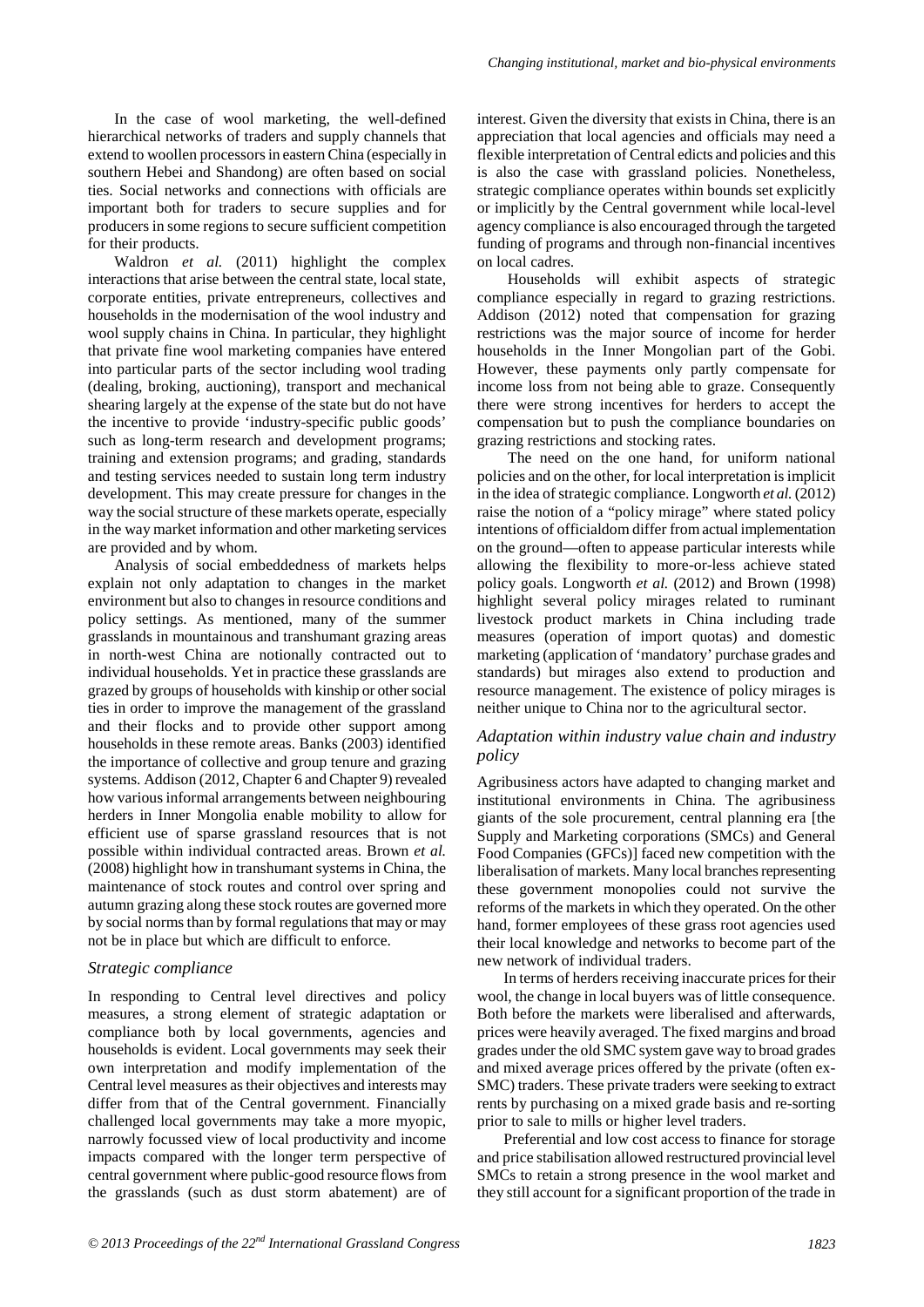domestic fine wool in China (up to 40 kt). Their links to a select hierarchical network of traders along with the state subsidies confers upon them a significant degree of market power allowing them to both utilise and compete against individual traders. Despite the opportunity to do so, these companies have not developed the genuine fine wool segment of the domestic market but nonetheless, have exerted a strong influence in the broader domestic wool market.

The concept of path dependence helps explain the evolution of industry policies and developments. Brown *et al.* (2013b) highlight that while the sequencing of reforms in the wool industry has led to what could be regarded as a logical and appropriate industry development path—they have also had negative consequences. In particular, household responsibility reforms, marketing reforms and State farm reforms all occurred before new agencies emerged to provide the industry services no longer supplied by centrally planned institutions. This almost led to the demise of genuine fine wool production in China. In recent times, there have been efforts in some localities to resurrect the production of genuine fine wool but these efforts have been severely hampered by the lack of the necessary facilitating marketing services. Beef differed from wool and many other industries in becoming a significant industry only in the post-reform era. Prior to early 1980s cattle were used primarily for draught purposes and the small amount of beef produced was distributed among the Muslim population only (Longworth *et al.* 2001). It might be expected, therefore, that path dependency would not have had a significant role in the case of the emergence of the beef industry because it was one industry that did not have a history in the centrally planned era. Nonetheless, in their diachronic analysis of the Chinese beef industry, Brown *et al.* (2013a) highlight how previous developments during the centrally planned era bequeathed a significant legacy in terms of both production and processing capacity to the new market-oriented beef industry that emerged after 1980. This is especially important because similar historical legacies are not always evident in other countries (such as Indonesia) that may be looking to China for a model of how to build a beef industry (Waldron and Brown, 2013).

# **Implications and concluding remarks**

Traditionally herders have exhibited a remarkable capacity to adapt to changing environments. A feature of the adaptation highlighted in this paper that is common to changes in either the institutional, market or bio-physical environments is that they have been embedded in social relations and networks. As the scope and pace of changes in these environments increase, so too does the pressure for more innovative responses to these changes. Micro level initiatives to improve feeding, grazing and production systems and to improve ruminant livestock product markets must be cognisant of these social relations and networks if they are to facilitate adaptation by herders and grassland communities. Furthermore, there needs to be both a coherence between macro-level central policies and locallevel micro initiatives and an effective capacity of the state to implement these policies and initiatives if the adaptation is to be facilitated.

# **References**

- Addison J (2012) 'Institutional settings, herder livelihoods and rangeland condition in the Gobi Desert.' PhD Thesis (The University of Queensland: Brisbane)
- Banks T, Richard C, Li P, Yan Z (2003) Community-based grassland management in western China: rationale, pilot project experience, and policy implications. *Mountain Research and Development* **23** (2), 132-140.
- Brown CG (1998) On advancing Australian trade, investment and commercial opportunities in China. *Australasian Agribusiness Review* **6** (2), Paper 11.
- Brown CG, Longworth JW (1992) Reconciling national economic reforms and local investment decisions: fiscal decentralization and first-stage wool processing in northern China. *Development Policy Review* **10** (4), 389-402.
- Brown CG, Longworth JW, Waldron SA (2002) 'Regionalisation and integration in China: lessons from the transformation of the beef industry.' (Ashgate: Aldershot)
- Brown CG, Waldron SA, Longworth JW (2005) 'Modernizing China's industries: transformation of the wool and wool textile industries.' (Edward Elgar: Cheltenham)
- Brown CG, Waldron SA, Longworth JW (2008) 'Sustainable development in western China: managing people, livestock and grasslands in pastoral areas.' (Edward Elgar: Cheltenham)
- Brown CG, Waldron SA, Longworth JW (2011) Specialty products, rural livelihoods and agricultural marketing reforms in China. *China Agricultural Economics Review* **4**  (2), 224-242.
- Brown CG, Waldron SA, Longworth JW (2013a) A diachronic analysis of the beef industry. In 'The political economy of agro-food markets in China'. (Eds L Augustin, B Alpermann) (forthcoming) (Palgrave Macmillan: London)
- Brown CG, Waldron SA, Longworth JW (2013b) Drivers and dynamics of the Chinese wool market. In 'The political economy of agro-food markets in China'. (Eds L Augustin, B Alpermann) (forthcoming) (Palgrave Macmillan: London)
- Fernandez-Gimenez M, Batkhishiga B, Batbuyan B (2012) Crossboundary and cross-level dynamics increase vulnerability to severe winter disasters (dzud) in Mongolia. *Global Environmental Change* **22**, 836-851.
- Findlay C (1992) 'Challenges of economic reform and industrial growth: China's wool war.' (Allen and Unwin: Sydney)
- Fligstein N, McAdam D (2011) Toward a general theory of strategic action fields. *Sociological Theory* **29** (1), 1-26.
- Kemp D, Han G, Hua L, Michalk D, Nan Z, Wu J, Xu, Z (2011) China's grassland livestock farming systems: strategies and tactics for improvement. In 'Development of sustainable livestock systems on grasslands in north-western China'. (Eds DR Kemp, DL Michalk), Australian Centre for International Agricultural Research ACIAR Proceedings No. 134, Canberra.
- Longworth JW, Brown CG (1995) 'Agribusiness reforms in China: the case of wool.' (CAB International: Wallingford)
- Longworth JW, Brown CG, Waldron SA (2001) 'Beef in China: agribusiness opportunities and challenges.' (University of Queensland Press: St Lucia)
- Longworth JW, Brown CG, Waldron SA (2012) Policy intelligence: The key to doing business in the agricultural sector of China. *Agricultural Science* **24** (1), 22.
- Longworth JW, Williamson GJ (1993) 'China's pastoral region: sheep and wool, minority nationalities, rangeland degradation and sustainable development.' (CAB International: Wallingford)
- Lu DX (2005) Changing the Traditional Feeding System to Achieve Sustainable Development of Animal Production in Inner Mongolian Pastoral Area. In 'Proceedings of